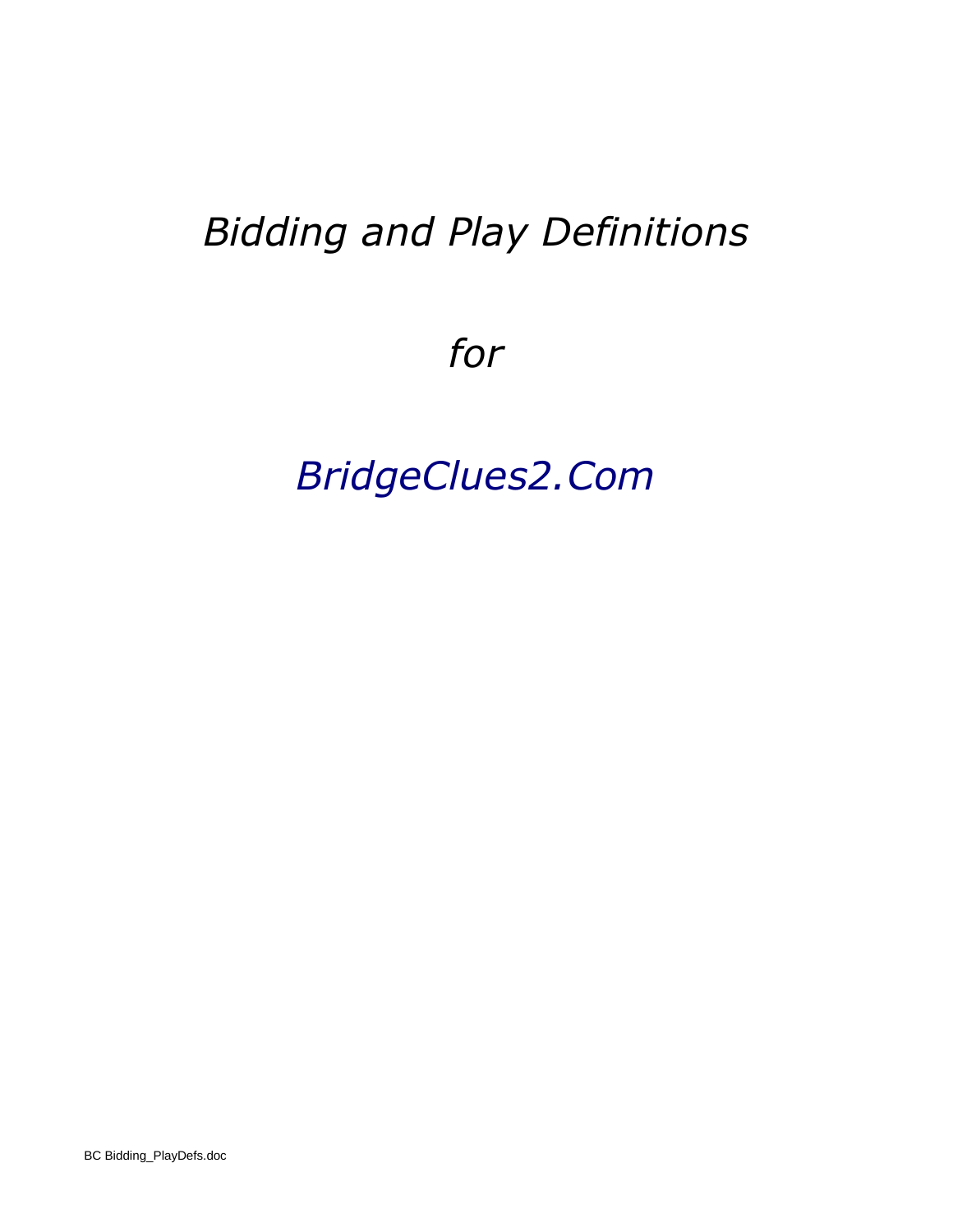# Contents

| 1.  |                     | <b>INTRODUCTION</b>                                      | 1              |
|-----|---------------------|----------------------------------------------------------|----------------|
| 2.  | POINT COUNT         |                                                          |                |
|     | 2.1                 | High Card Points (HCP)                                   | $\bf{l}$<br>1  |
|     | 2.2                 | Long Suit Distribution Points                            | 1              |
|     | 2.3                 | <b>Short Suit Distribution Points</b>                    | 1              |
|     | 2.4                 | Points                                                   | 1              |
| 3.  | <b>SUIT BIDS</b>    |                                                          | $\overline{2}$ |
|     | 3.1                 | Five Card Majors                                         | $\overline{2}$ |
|     | 3.2                 | Forcing 1NT over a Major by an Unpassed Hand             | $\overline{2}$ |
|     | 3.3                 | <b>Convenient Minor Openings</b>                         | $\mathbf{2}$   |
|     | 3.4                 | <b>Limit Raises</b>                                      | $\overline{2}$ |
|     | 3.5                 | <b>Preemptive Minor Suit Raises</b>                      | 2              |
|     | 3.6                 | Preemptive Jumps to Game in Partner's Major Opening      | $\overline{2}$ |
|     | 3.7                 | Opening Four in a Major                                  | $\overline{2}$ |
|     | 3.8                 | Preemptive Three Bids                                    | $\mathbf{2}$   |
|     | 3.9                 | <b>Weak Jump Overcalls</b>                               | 3              |
|     | 3.10                | <b>Weak Jump Responses</b>                               | 3              |
|     | 3.11                | <b>Weak Two Bids</b>                                     | 3              |
|     | 3.12                | Balancing in a Suit                                      | 3              |
|     | 3.13                | Opening in Third Seat                                    | 3              |
|     | 3.14                | Opening in Fourth Seat                                   | 4              |
| 4.0 | <b>NOTRUMP BIDS</b> |                                                          |                |
|     | 4.1                 | Bid of $1NT - 15$ to 17 HCP's                            | 4              |
|     | 4.2                 | Bid of $2NT - 20$ to 21 HCP's                            | 4              |
|     | 4.3                 | Opening Bid of 2C with a Rebid of $2NT - 22$ to 24 HCP's | $\overline{4}$ |
|     | 4.4                 | Opening Bid of 2C with a Rebid of $3NT - 25$ to 27 HCP's | 4              |
|     | 4.5                 | 3H or 3S Response to a 1NT Opening Bid                   | 4              |
|     | 4.6                 | <b>Balancing in Notrump</b>                              | 5              |
|     | 4.7                 | Stayman                                                  | 5              |
|     | 4.8                 | Drop Dead Stayman (Garbage Stayman or Crawling Stayman)  | 5              |
|     | 4.9                 | Gerber                                                   | 5              |
|     | 4.10                | Super Gerber                                             | 5              |
|     | 4.11                | Quantitative 4NT                                         | 6              |
|     | 4.12                | <b>Jacoby Transfers</b>                                  | 6              |
|     | 4.13                | <b>Texas Transfers</b>                                   | 6              |

Page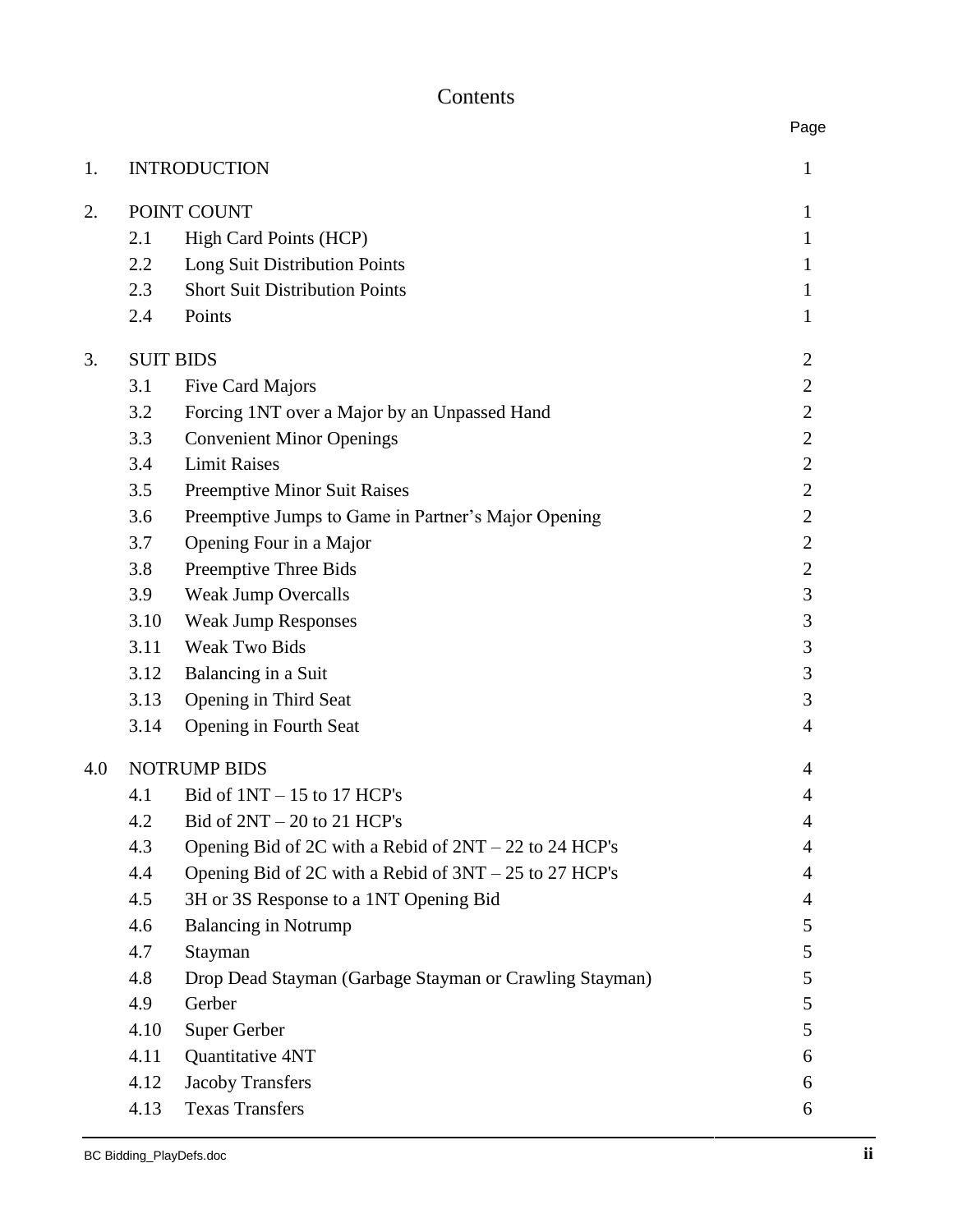| 4.14            | Relay in competition                           | 6                                                                                                                                                                |
|-----------------|------------------------------------------------|------------------------------------------------------------------------------------------------------------------------------------------------------------------|
| 4.15            | <b>ACOL 3NT</b>                                | 6                                                                                                                                                                |
| 4.16            | Gambling 3NT                                   | 6                                                                                                                                                                |
|                 | 6                                              |                                                                                                                                                                  |
| 5.1             | Cue Bids to Show Limit Raises in Competition   | 6                                                                                                                                                                |
| 5.2             | DEP <sub>0</sub>                               | $\tau$                                                                                                                                                           |
| 5.3             | DONT (Disturb Opponent's No Trump)             | $\tau$                                                                                                                                                           |
| 5.4             | Drury                                          | $\tau$                                                                                                                                                           |
| 5.5             | Exclusion                                      | 7                                                                                                                                                                |
| 5.6             | Hamilton (also known as Cappelletti)           | $\tau$                                                                                                                                                           |
| 5.7             | Help Suit Game Try                             | 7                                                                                                                                                                |
| 5.8             | Jacoby 2NT                                     | 7                                                                                                                                                                |
| 5.9             | Jordan                                         | 8                                                                                                                                                                |
| 5.10            | Jump Cue bids After an Opponent's Overall      | 8                                                                                                                                                                |
| 5.11            | Limit Raise or Better When they Double         | 8                                                                                                                                                                |
| 5.12            | Michaels Cue Bid                               | 8                                                                                                                                                                |
| 5.13            | New Minor Forcing After a 1NT Rebid            | 8                                                                                                                                                                |
| 5.14            | <b>Ogust Responses to Weak Jump Shift</b>      | 8                                                                                                                                                                |
| 5.15            | Ogust (In response to a Weak Two Bid)          | 9                                                                                                                                                                |
| 5.16            | Smolen                                         | 9                                                                                                                                                                |
| 5.17            | <b>Splinter Bids</b>                           | 9                                                                                                                                                                |
| 5.18            | Strong 2C Opening                              | 9                                                                                                                                                                |
| 5.19            | <b>Unusual Notrump</b>                         | 9                                                                                                                                                                |
|                 |                                                | 10<br>10                                                                                                                                                         |
| 5.22            | 1430 Minor Suit Keycard Blackwood              | 10                                                                                                                                                               |
|                 |                                                | 12                                                                                                                                                               |
| 6.1             | Doubles of 3NT                                 | 12                                                                                                                                                               |
| 6.2             |                                                | 12                                                                                                                                                               |
| 6.3             | <b>Lightner Slam Doubles</b>                   | 12                                                                                                                                                               |
| 6.4             | <b>Maximal Doubles</b>                         | 12                                                                                                                                                               |
| 6.5             | <b>Negative Doubles</b>                        | 12                                                                                                                                                               |
| 6.6             | <b>Penalty Doubles</b>                         | 12                                                                                                                                                               |
| 6.7             | <b>Responsive Doubles</b>                      | 13                                                                                                                                                               |
| 6.8             | Support Doubles & Redouble                     | 13                                                                                                                                                               |
|                 |                                                | 13                                                                                                                                                               |
| PLAY DEFINTIONS |                                                |                                                                                                                                                                  |
| 7.1             | <b>Opening Leads Against Notrump Contracts</b> | 14                                                                                                                                                               |
| 7.2             | <b>Opening Leads Against Suit Contracts</b>    | 15                                                                                                                                                               |
|                 | 5.20<br>6.9                                    | <b>CONVENTIONS</b> (alphabetical order)<br>Western Cue Bid<br>5.21<br>1430 Key Card<br><b>DOUBLES</b><br><b>Lead Directing Doubles</b><br><b>Takeout Doubles</b> |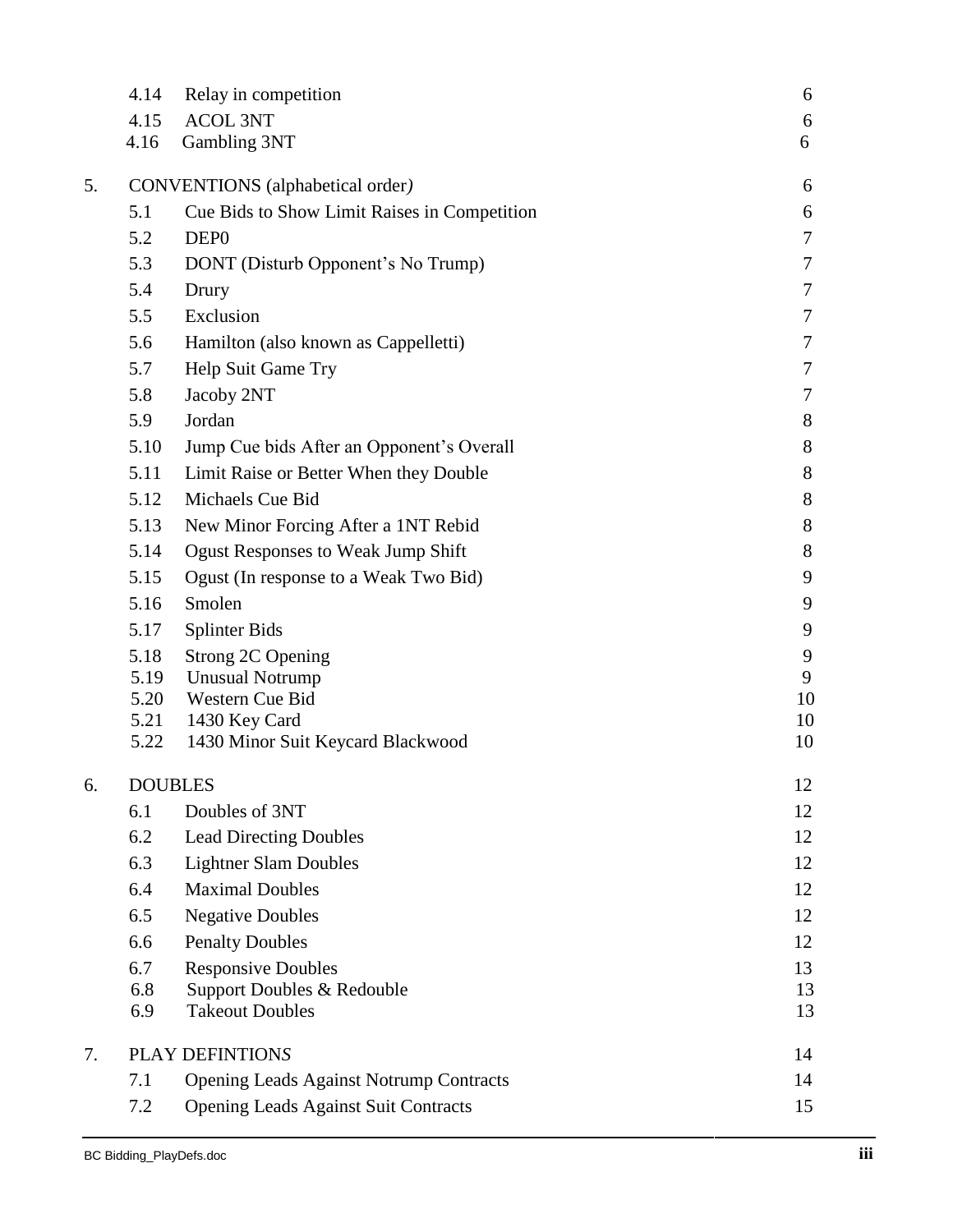| <b>Odd/Even Discard Signals</b>                   |  |
|---------------------------------------------------|--|
| <b>Standard Count and Suit Preference Signals</b> |  |
| Suit Preference Signals                           |  |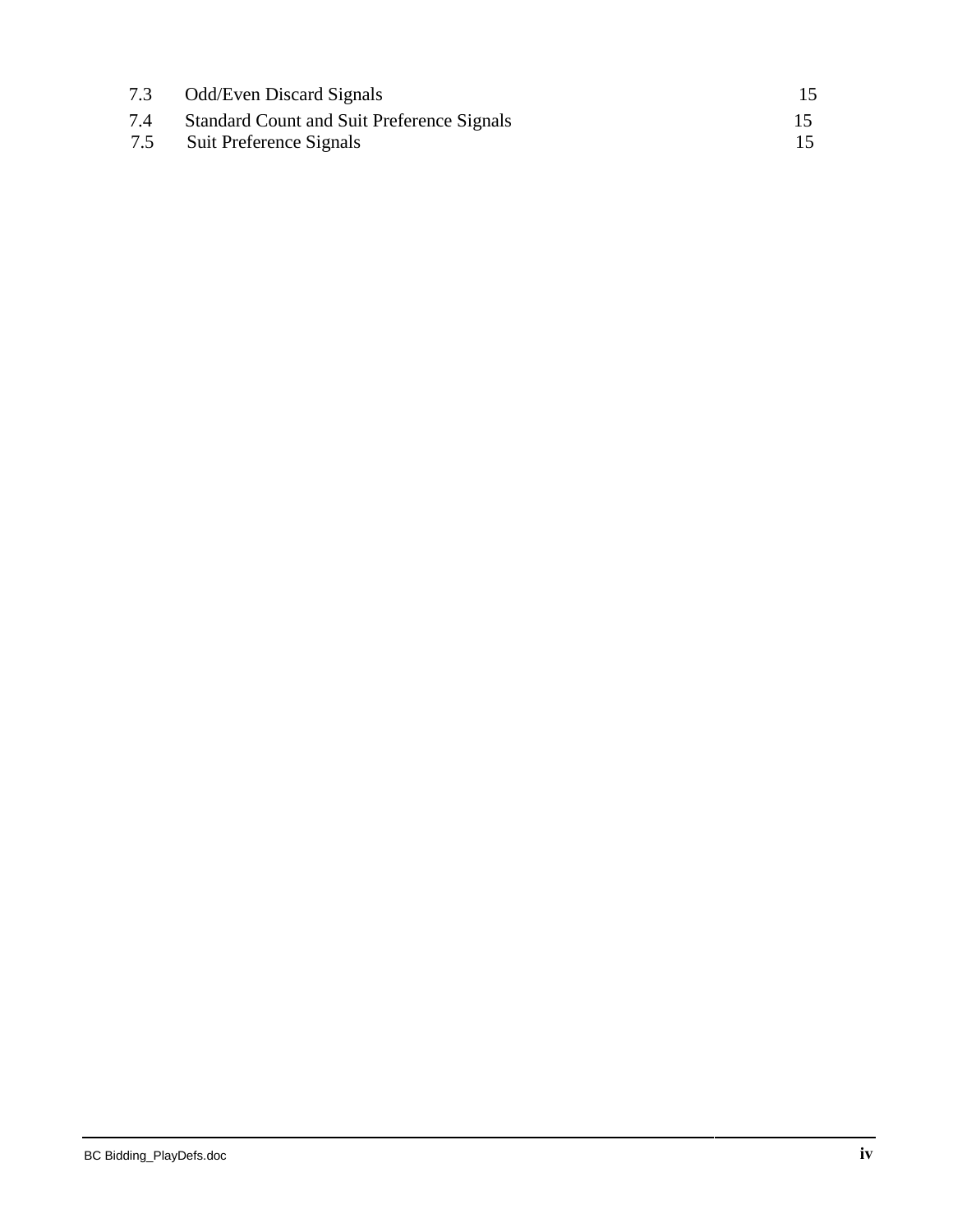## 1. INTRODUCTION

This document provides the bidding and play definitions used in BridgeClues2.com. Exceptions to what is used on this web site exist. However, the BridgeClues2.com definitions do define a modern and powerful system based on Standard American bidding. The play definitions presented in this document are limited to the opening leads and signals that are used on the BridgeClues2.com web site. BridgeClues2.com intends to illustrate the definitions defined in this document with the daily Bidding and Play hands furnished on the BridgeClues2.com web site. Even if the system you use gives a different result in the bidding, BridgeClues2.com hopes you will obtain some benefit and entertainment from comparing the two results.

- 2. POINT COUNT
- 2.1 High Card Points (HCP)

A=4; K=3; Q=2; J=1

2.2 Long Suit Distribution Points

One point for every card over four in a suit. You can count more than one suit (e.g. two five card suits equals two distribution points).

2.3 Short Suit Distribution Points

If you have four card support for partner's major suit and you plan on it being the trump suit, you can count distribution points as follows: doubleton  $= 1$ ; singleton  $= 3$ ; void  $= 5$ . With three card support, you can count distribution points as follows: doubleton  $= 1$ ; singleton  $= 2$ ; void  $= 4$ . Note: These short suit distribution points apply when you expect a partner to gain tricks by ruffing, using your small trumps. For example, if you had the AKQ in support of partner's bid suit, you would not expect them to be used for ruffing and would adjust the count of short suit distribution points accordingly.

#### 2.4 Points

When it is stated that a hand is worth a certain number of points, this means the sum of the HCP's and the distribution points.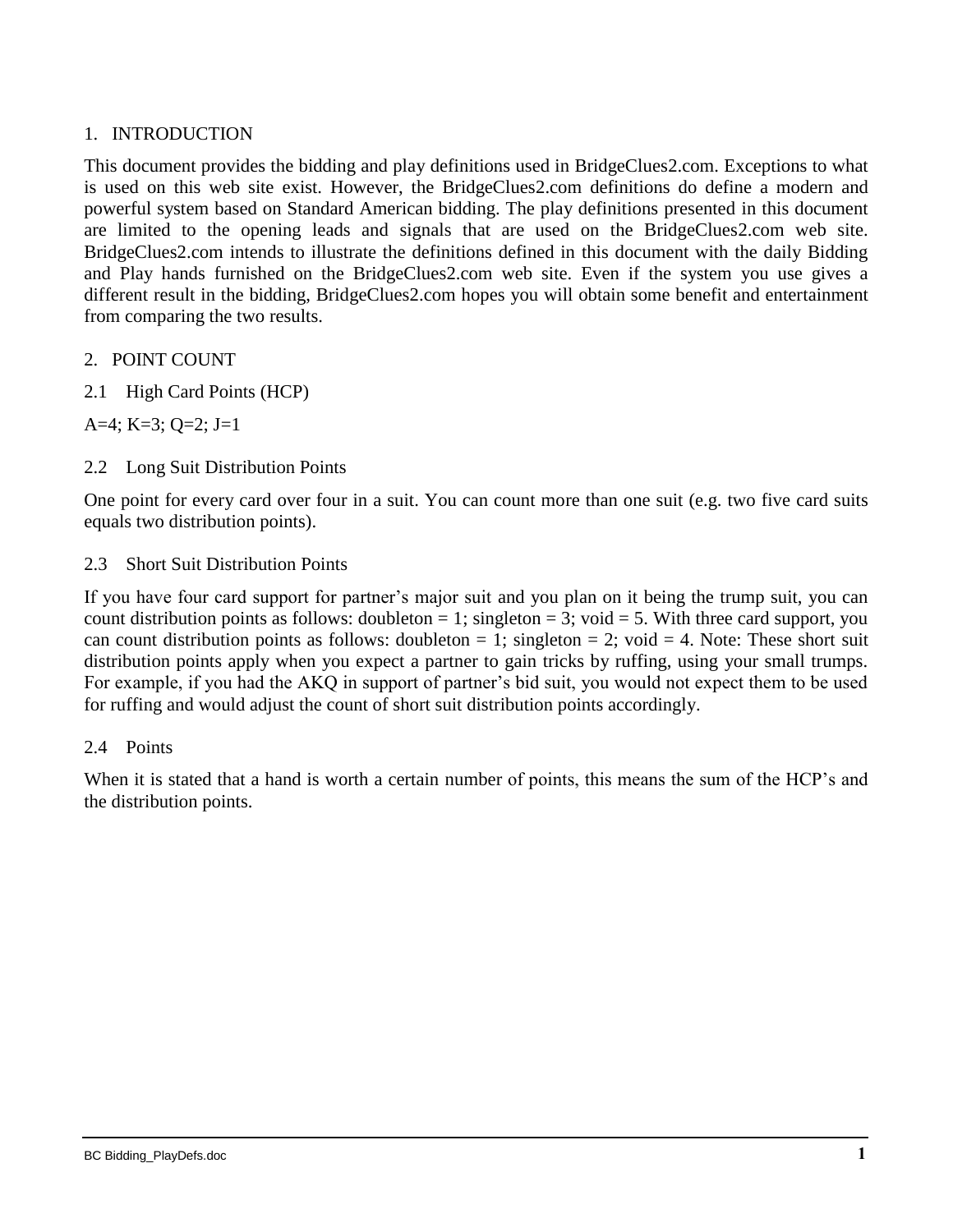## 3. SUIT BIDS

## 3.1 Five Card Majors

An opening bid in a major suit shows five or more cards. With no five card major you open in your longest minor suit. If no four card minor, you open with a three card minor, bidding 1C if you have two three card minors and no five card major. Rarely, you may open in a six card minor with a five card major too.

## 3.2 Forcing 1NT over a Major by an Unpassed Hand (used in Level Two lessons)

1NT in response to 1H or 1S is forcing one round and shows six to fourteen high card points. Most of the time the forcing notrump bid will be in the 6-9 point range. It can include a limit raise with three trumps or an invitational notrump hand. Better hands are possible but very rare.

#### 3.3 Convenient Minor Openings

When opener does not have a five card major and lacks the values for an opening bid of one or two notrump, he must open the bidding in his longer minor. With three-three in the minors, opener should always open 1C. Opener should never start the bidding in a two card or shorter minor.

#### 3.4 Limit Raises

Limit major suit raises: A jump raise to the three level promises 10-12 support points and guarantees at least four card support.

Limit minor suit raises: A jump raise to the three level promises 10-12 support points. You usually have five card support but four is OK in a pinch.

#### 3.5 Preemptive Minor Suit Raises

When responder raises opener's minor from one to four or five, he shows a weak hand that is not interested in playing in 3NT. You promise five or more trumps and exceptional distribution.

#### 3.6 Preemptive Jumps to Game in Partner's Major Opening

Raising partner's opening bid of 1H or 1S to the four level is preemptive. Responder shows five card or longer support for opener's major suit, a hand with fewer than nine points (including distribution) and, ideally, a singleton or void.

#### 3.7 Opening Four in a Major

These bids show good suits and better than normal distribution. Be sure to look at the vulnerability when you open at the four level. In first and second seat these bids deny the values to open the bidding.

#### 3.8 Preemptive Three Bids

You normally have a seven card suit although in third seat, six may be OK. Not vulnerable you show 5- 9 HCP's, vulnerable, 8-10. If the suit is outstanding you might have a point less than normal.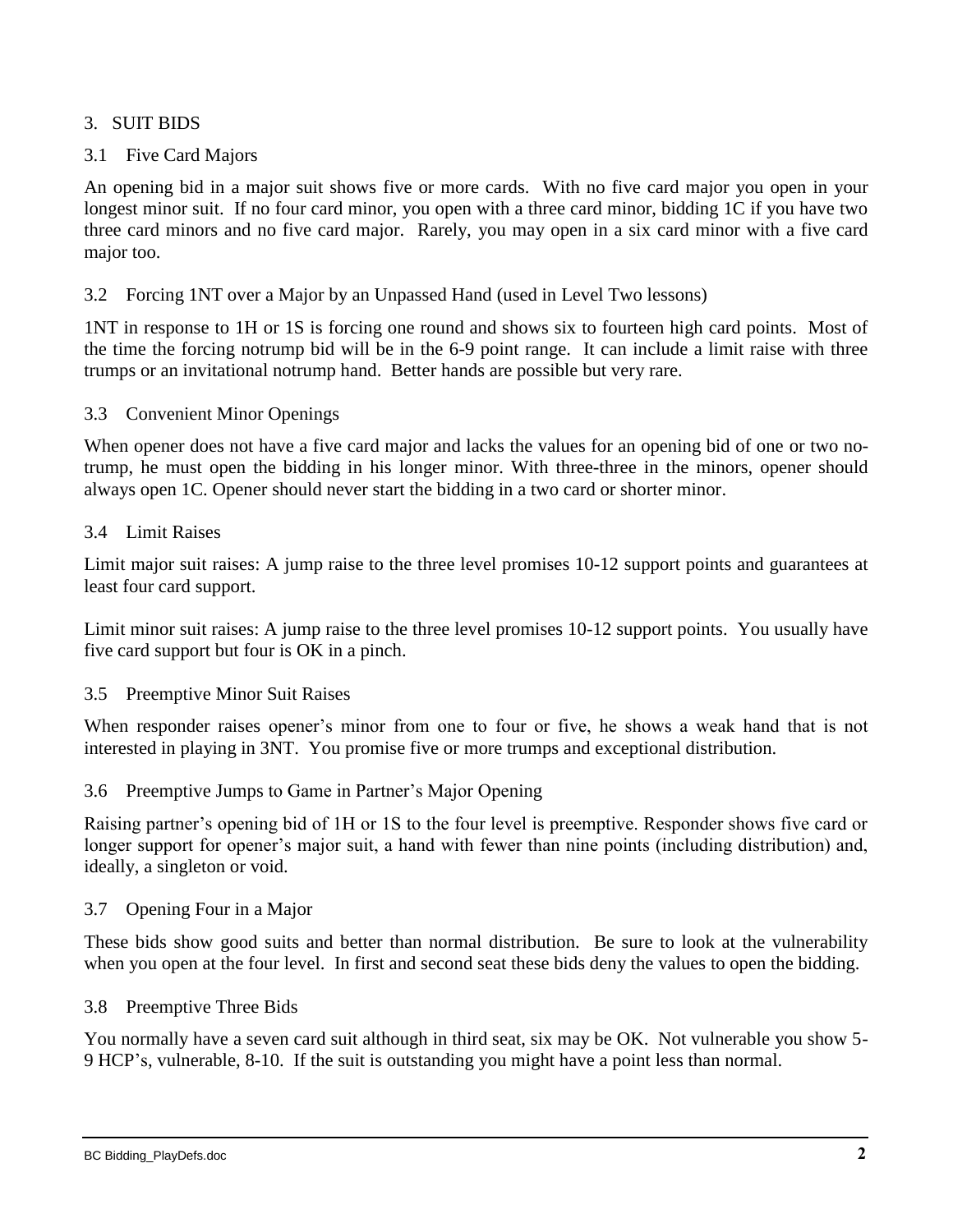## 3.9 Weak Jump Overcalls

A jump overcall to the two or three level after an opponent opens with one of a suit is a weak bid. Not vulnerable you can have less than a weak two bid at the two level and about the same as a three level opening preempt when you bid at the three level. Vulnerable a two level jump shows a nice weak two bid and a three level jump shows a hand that would have opened at the three level. Examples: 1C - 2H:  $1H - 3D$ :

#### Higher Jump Overcalls:

Double jump overcalls to the three level or jumps to the four level are weak but show good suits and usually within three tricks of your contract not vulnerable and two tricks of your contract vulnerable.

#### 3.10 Weak Jump Shifts

 $1C - 2D$ ,  $1D - 2S$ . A jump shift to the two level shows a six card suit and denies the values to bid at the one level. Not vulnerable you show 2-5 points, vulnerable about 3-5 points. Opener usually passes.

#### Weak Jump Shifts in Competition:

When your opponent overcalls at the one level a jump shift by you to the two level is weak, showing 2-5 points not vulnerable and 4-6 points vulnerable. A jump shift to the three level is also weak but shows 7-9 points. Example.  $1C - 1H - 2S$ 

#### 3.11 Weak Two Bids

An opening bid of two of a suit (not clubs) in first or second seat shows a good six card suit, although not necessarily two of the top three honors. Not vulnerable you usually have 6-10 HCP's and vulnerable you show 8-11 HCP's. In third seat it is common to open with a five card suit.

#### 3.12 Balancing in a Suit

There is a world of auctions where you may decide to enter the bidding after the opponents have finished their bidding. There are two main sequences that come up repeatedly. One is when opener on your left bids a suit and it is passed to you. The second sequence is when they bid and raise to the two level and that is passed back to you. When the bidding has gone one of a suit followed by two passes, the point range for balancing in a suit is roughly eight to fifteen HCP's. With sixteen or more you tend to double and then bid your suit. If you make a jump reopening bid it shows roughly 13-16 HCP's with a fine six card suit. Any five card suit is appropriate for re-opening at the one level. Occasionally balancing with a four card major at the one level is necessary if your shape is wrong for a takeout double. (See: "The Complete Book on Balancing in Contract Bridge" by Mike Lawrence). If your opponents bid a suit and raise and that is passed back to you, your approach should be to balance on almost any excuse if you can bid a suit at the two level or if you have the shape for a takeout double.

#### 3.13 Opening in Third Seat

A hand may be opened light (as few as ten HCP's) in third seat. The reasons for opening light are as follows: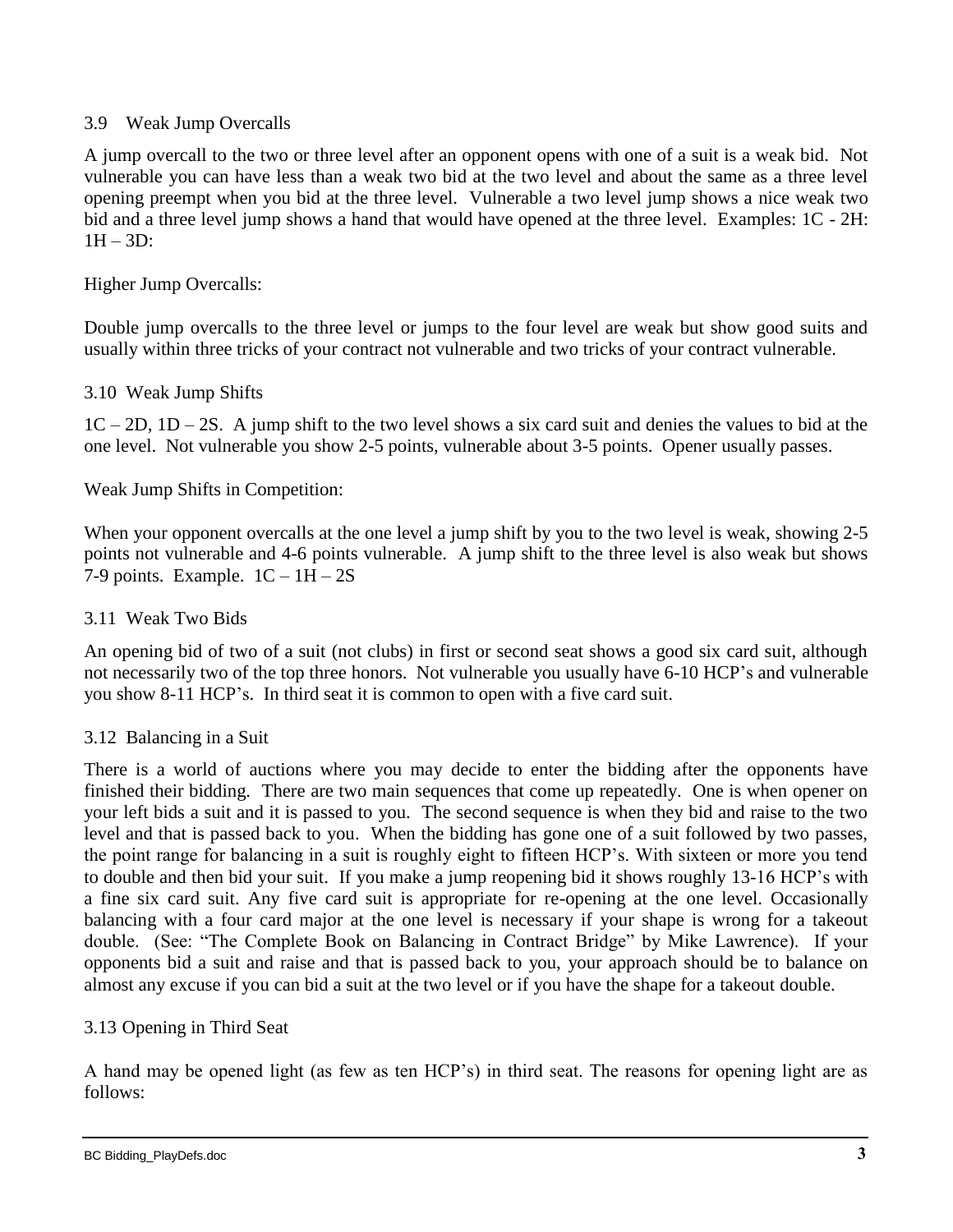- a) Obtain a favorable opening lead from partner.
- b) Interfere with opponents' bidding.
- c) Protect partner if he passed a twelve-point hand.

Note: The structured requirements for a weak two bid can also be relaxed in third seat for the same reasons.

When you open light in third seat, you have to be prepared to pass any bid made by partner. Therefore, you should not open light in a minor if you do not have at least three cards in each major.

## 3.14 Opening in Fourth Seat

You usually would not open light in fourth seat unless you have control of the spade suit. Adequate control can be determined by using Pearson points. (Add your HCP's to the number of spades you have. If the total is 15 or more, open).

#### 4.0 NOTRUMP BIDS

4.1 Opening Bid of 1NT – 15 to 17

Opening 1NT promises a balanced hand. Opener may occasionally choose to open 1NT with a balanced hand and five hearts. The reason for this is the lack of a rebid that accurately describes opener's hand if he chooses to open 1H and partner responds with a forcing 1NT bid. See our Flash cards that discuss this situation.

#### 4.2 Opening Bid of 2NT – 20 to 21

Shows a balanced hand and does not deny a five card major. Stayman, Jacoby, Smolen, and Texas are  $\lq$  on".

4.3 Opening Bid of 2C followed by a Rebid of 2NT – 22 to 24

Indicates a balanced hand and does not deny a five card major. Stayman, Jacoby, Smolen and Texas are  $\degree$  on".

#### 4.4 Bid of 2C followed by a Rebid of 3NT – 25 to 27

Implies a balanced hand with no five card major. Four clubs by responder is Stayman; 4D and 4H are Jacoby. If you wish to ask for aces, use 5C (see super Gerber).

4.5 3H or 3S Response to a 1NT Opening Bid (Level Two Lessons)

Since you have Jacoby and Texas to handle hands with a five card or longer major, there is no need to use a jump to three of a major as natural. An interesting alternative is to play that a jump to three of a major shows a singleton (or void) and denies four of the other major. You promise enough points for game and do not have any interest in slam. An example hand for a 3S response: 2, Q87, KJ874, KQ84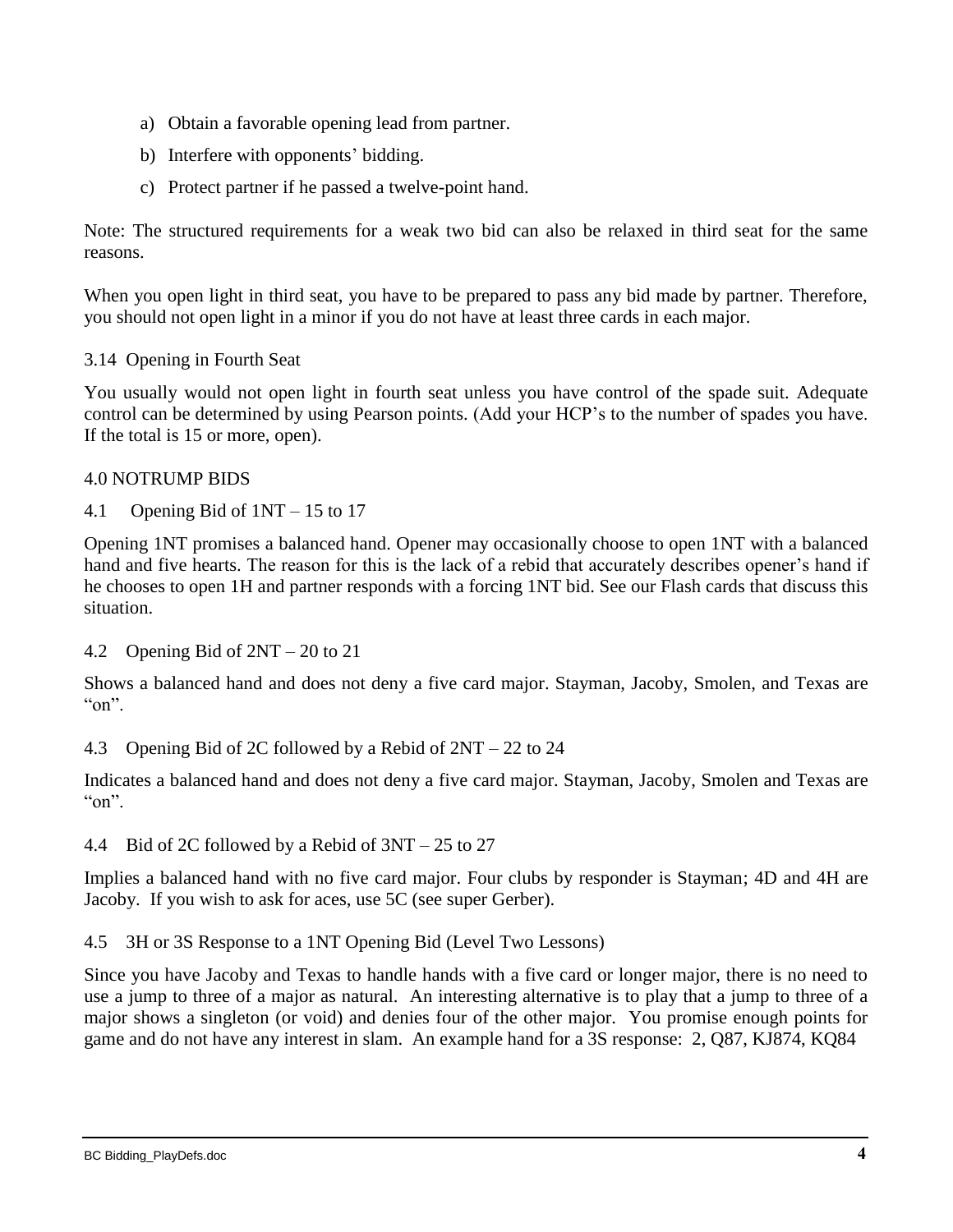Opener can bid 3NT if the major is well stopped. If he is afraid of notrump, he bids four of his best minor suit and usually will be raised to game in that minor. Opener can, if he has a terrific four card holding in the unbid major, bid that major to offer a choice of games.

## 4.6 Balancing in Notrump

IF your LHO opens with a suit and it is passed to you in fourth seat, you may have a hand that feels like bidding but does not have a suit to bid or takeout double shape. A bid of 1NT in the balancing seat promises 12-14 points over 1C or 1D and denies takeout double shape. You might have one major but not both. After a 1H or 1S opening bid a balancing 1NT shows 12-15, maybe even 16. You may have the other major suit when you bid 1NT if your hand is unsuitable for a takeout double. Usually you have a stopper in their major but you can bid 1NT with Jxx or 10xxx if your hand is average or better. Stayman, Jacoby and Texas may be used over a balancing notrump. See our set of Flash Cards on balancing bids.

## 4.7 Stayman for the Majors

A 2C bid in response to 1NT asks opener to show a four card major. If opener has both majors, he bids 2H. Responder usually promises a four card major and sufficient values to at least invite to game in the major or notrump.

- In response to 1NT: 2C is Stayman and promises at least eight HCP's or a weak hand that intends his bid to be Drop Dead Stayman.
- In response to 2NT: 3C is Stayman and promises at least five HCP's and at least one four card major. Occasionally responder will bid Stayman with zero points if he is prepared to pass anything opener bids. (Drop Dead Stayman)
- In response to 2C followed by a 2NT rebid: 3C is Stayman and promises at least three HCP's and at least one four card major.
- In response to 2C followed by a 3NT rebid: 4C is Stayman and promises at least one four card major.
- 4.8 Drop Dead Stayman (Also knows as Garbage Stayman or Crawling Stayman)

This is a version of Stayman that allows you to bid 2C with no points at all. The idea is to get out of 1NT as safely as possible.

## 4.9 Gerber

Gerber is a bid of 4C, which is an ace asking convention. It is always a jump bid and it requires that partner must have bid notrump at some time in the auction.

## 4.10 Super Gerber (Level Two Lessons)

If partner's last bid was 3NT and you do not have a way to ask for aces, you can use a 5C bid to do that. You can use key card responses here too.  $5D = 1/4$ ,  $5H = 0/3$ ,  $5S = 2$ .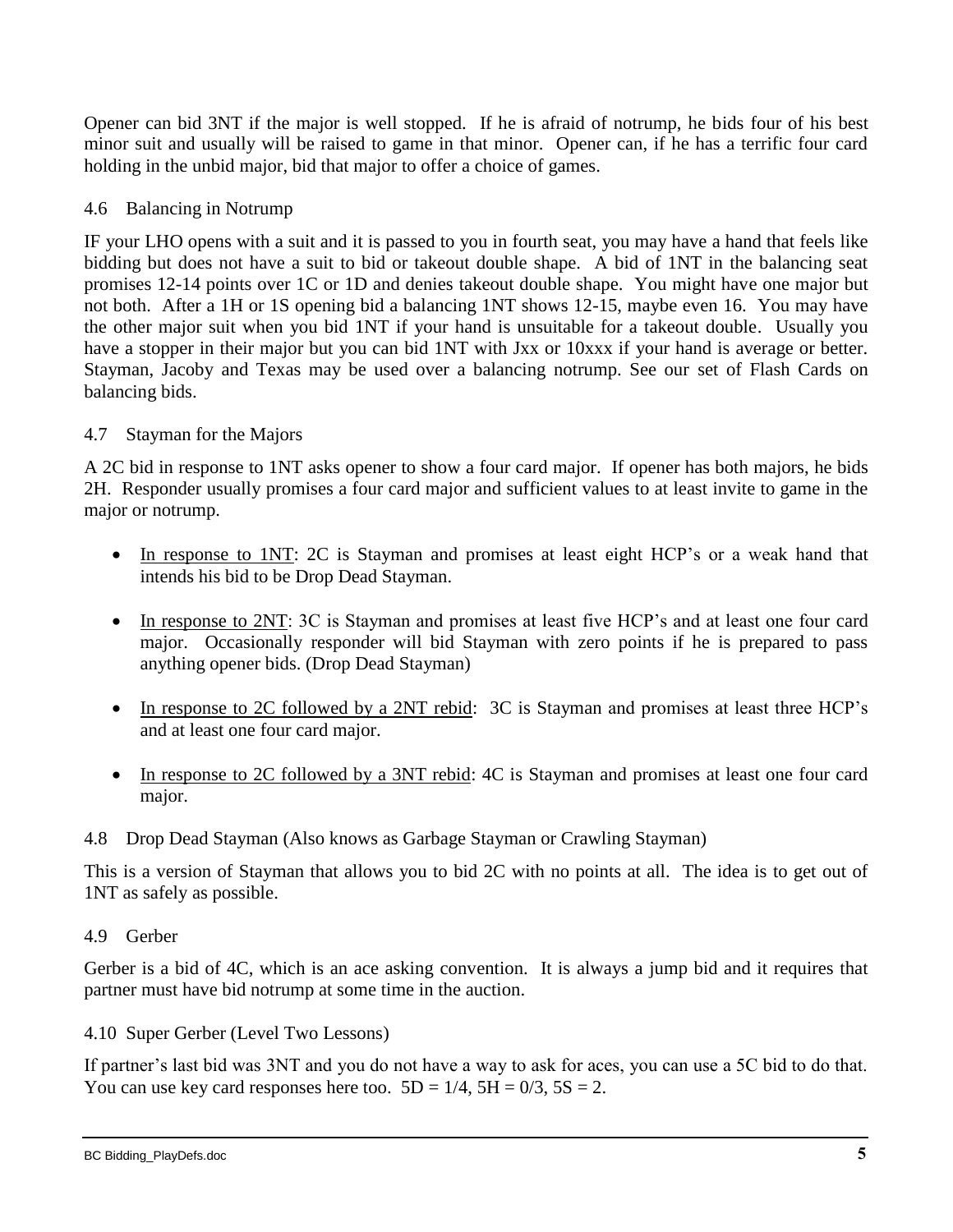## 4.11 Quantitative 4NT

If your partner has bid notrump, a jump to 4NT asks opener if he is at the top of the range for his bid. This can be used directly or after bidding Stayman or Jacoby.

## 4.12 Jacoby Transfers

When partner opens 1NT or 2NT or if he bids 2C and then bids 2NT, the Jacoby Transfer convention can be used to request partner bid a specific major. 2D is a transfer to 2H and 2H is a transfer to 2S. Similarly if the bidding is at the three level. Once opener accepts the transfer responder can continue by showing additional features of his hand.

## 4.13 Texas Transfers

When partner opens 1NT or 2NT or if he bids 2C and then bids 2NT, you can use Texas Transfers at the four level. 4D shows six or more hearts and 4H shows six or more spades. You use this bid when you wish to be in game OR on hands where you intend to ask for aces next.

## 4.14 Lebensohl (Level Two Lessons)

When partner opens 1NT, and responder's RHO overcalls, responder may want to compete without forcing to game. A 2NT bid by responder is forcing and tells opener to bid 3C. If clubs is responder's long suit, he will pass. Otherwise responder will name his suit. This bid is competitive and not forcing.

## 4.15 Acol 3NT (Level Two Lessons)

An opening bid of 3NT is used to show a hand with a running minor suit and implies one or more stoppers on the side. The range for this bid is 15-17 (or so) HCP's. Opener expects to take seven or eight tricks in his own hand.

## 4.16 Gambling 3NT

An opening bid of 3NT is used to show a hand with a running minor suit and denies an ace or a king on the side. You might have some queens and jacks on the side.

- 5. CONVENTIONS (alphabetical order*)*
- 5.1 Cue Bids after an Opponent Overcalls Two Treatments to Choose From

TREATMENT ONE: When partner opens with one of a suit and there is an overcall, a cue bid shows a limit raise or better for partner's suit. If opener's suit is a major, responder has four trumps with at least limit raise strength. If opener's suit is a minor, responder usually has five trumps and at least limit raise strength.

TREATMENT TWO: When partner opens with one of a suit and there is an overcall, a cue bid shows a game forcing raise with support for opener's suit. If opener's suit is a major, responder has four or more trumps and probably a balanced hand. If opener's suit is a minor, responder usually has five trumps and a balanced hand.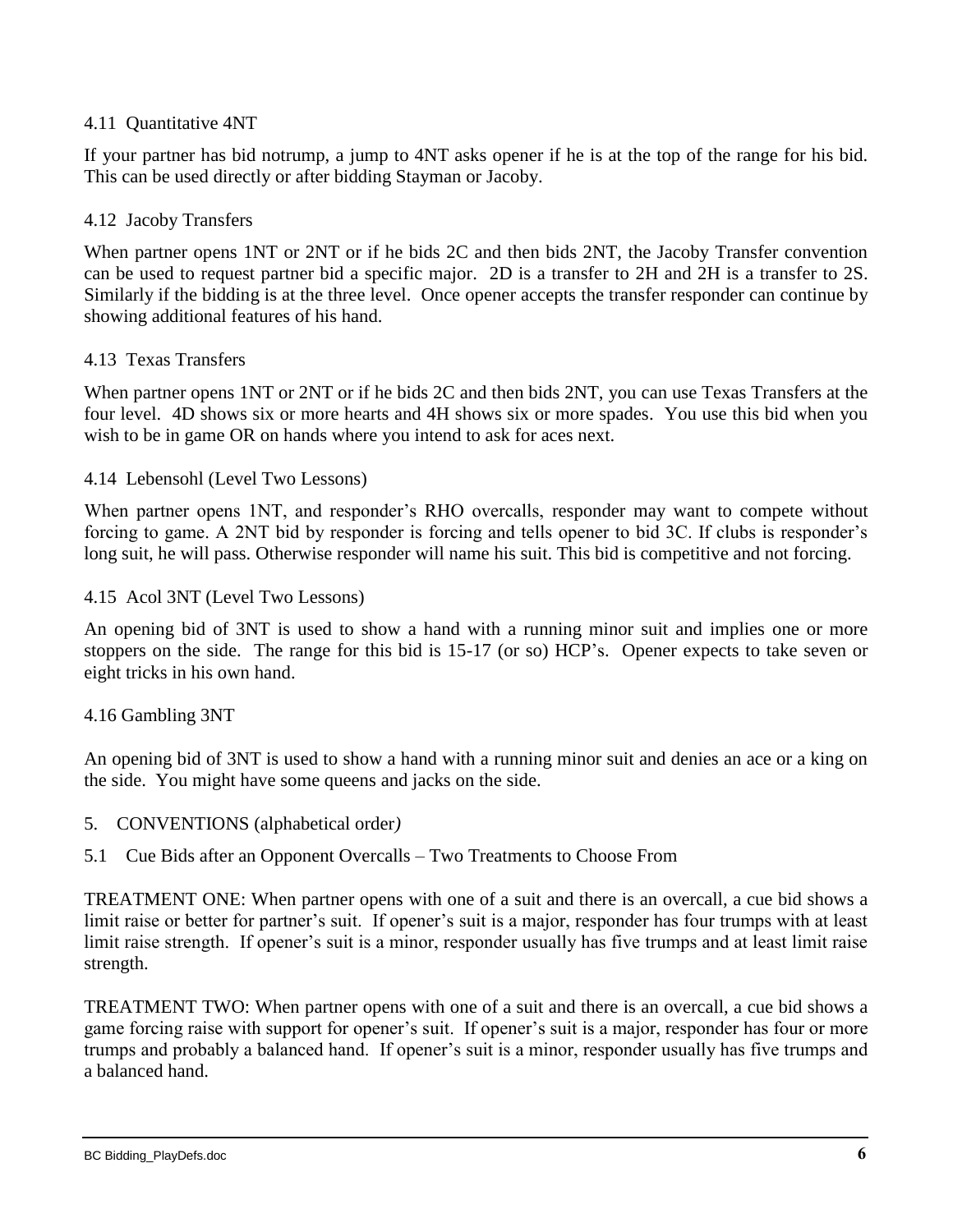## 5.2 DEP0

After partner has asked for controls, (1430 Key Card, 3014 Key Card or Blackwood), and right-hand opponent interferes by bidding a suit, DEP0 is useful. Double by responder shows an even number of controls; pass shows an odd number of controls.

#### 5.3 DONT - Disturb Opponent's No Trump

DONT. Used to compete against an opposing strong one notrump opening bid. If you bid a suit you show this suit plus a higher ranking suit. If you double you show a one suited hand. Partner bids 2C to ask what your suit is.

#### 5.4 Drury

When partner opens a major in third or fourth seat, a 2C response shows ten or more support points. If opener has a minimum hand with no game interest he bids two of the major and responder passes. If opener has game interest or better, he bids 2D or may make any other natural bid that seems appropriate.

#### 5.5 Exclusion Key Card (Level Two Lessons)

Exclusion Key card is used, after a fit has been found or implied, when one of the partners holds a void and wants to ask about the number of key cards his partner holds *outside* that void suit. A jump to a new suit at the five level is considered Exclusion Blackwood. Responder would then reply at the cheapest level with one or four key cards, the next suit up with zero or three key cards, the next suit (or 5NT, if that's the cheapest bid) to show two key cards without the queen of trump and the next suit up to show two key cards with the queen of trump. This convention can also be used after a Texas Transfer.

## 5.6 Hamilton (also known as Cappelletti)

Used over weak or standard 1NT openers. Double is for penalty; 2C shows an unknown one suited hand; 2D shows both majors; 2H or 2S show that major and one of the minors; 2NT shows both minors.

#### 5.7 Help Suit Game Try

A "help suit bid" is a bid of a new suit by opener as a game try after responder has raised an opening major suit bid from one to two.

#### 5.8 Jacoby 2NT

A response of 2NT to one of a major suit shows a balanced game forcing raise with four or more trumps. This convention applies only when partner opens in first or second seat. Partner is expected to further describe his hand. If you use Splinter bids, a Jacoby 2NT response should show a balanced hand.

NOTE see our flash cards for further information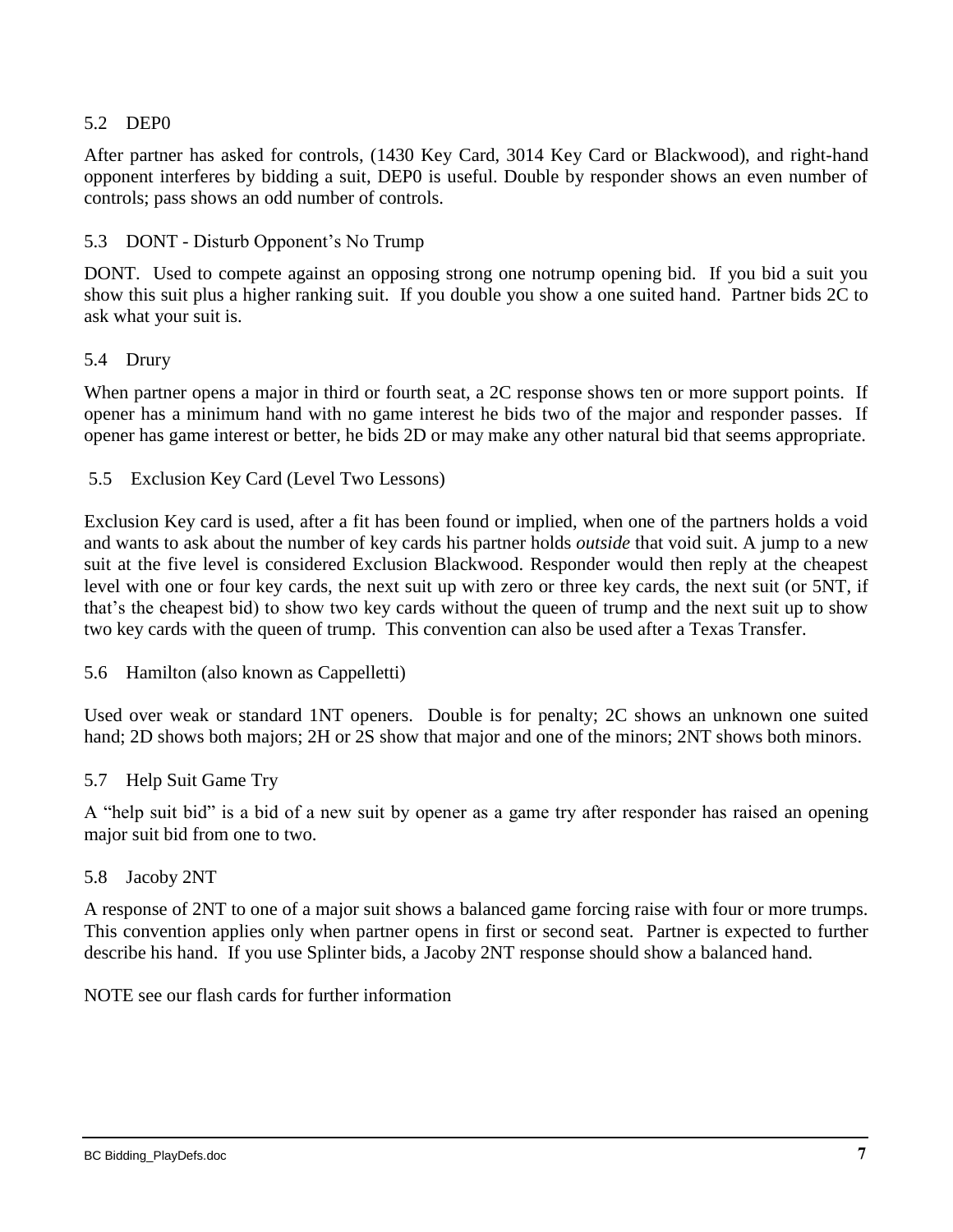## 5.9 Jordan

When opener bids one of a major and the next player doubles, a jump to 2NT says you have at least a limit raise with four or more trumps. With three trumps and a limit raise or better, redouble and then raise.

## 5.10 Jump Cue bids After an Opponent's Overall

When partner opens the bidding in any suit and there is an overcall, a jump cue bid shows a game forcing raise of partner's suit and a singleton in the suit they bid.

5.11 Limit Raise or Better When Partner Bids a Minor and They Double (Jump in the other minor)

If partner bids 1C and RHO doubles, use 2D to show a limit raise or better. If partner bids 1D and RHO doubles, use 3C to show a limit raise or better. Do not use the Jordan 2NT bid after partner opens in a minor. Your side may wish to play in notrump and if so, it should be played from partner's side of the table.

## 5.12 Michaels Cue Bid

The Michaels Cue Bid is a two suited takeout bid. Over an opponent's minor suit opening,  $1D - 2D$  or  $1C - 2C$ , the Michaels Cue Bid shows both majors. Over an opponent's major suit opening,  $1H - 2H$  or 1S – 2S, the cue bid shows the unbid major and an undisclosed minor. Not vulnerable you can do this with as few as eight points if your suits are OK. Vulnerable you need two or three points more.

#### 5.13 New Minor Forcing After a 1NT Rebid

When the bidding has been opened with one of a minor suit, responder replies one of a major and the opener rebids 1NT, responder can find out if opener has three card support for responder's major by next bidding two of the unbid minor. This implies five cards in responder's major and promises at least eleven points and is forcing. (In the event that both minors have been bid, 2C is used as the NMF bid.)

#### 5.14 Ogust (In response to a Weak Jump Shift)

When responder makes a weak jump shift, opener can try for game by using the Ogust convention. The Ogust convention of 2NT asks for that information. The opener generally has a strong hand with some fit for the responder's suit. The opener's bid of 2NT does not imply a hand suitable for notrump but asks responder to further describe his hand. 2NT Ogust responses are the following:

- a) 3C: Bad hand, bad suit (2-3 HCP's)
- b) 3D: Bad hand, good suit (a K or QJ and 3 HCP's)
- c) 3H: Good hand (4-5 HCP's), bad suit
- d) 3S: Good hand (4-5 HCP's), good suit (A or KQ or KJ or QJ9)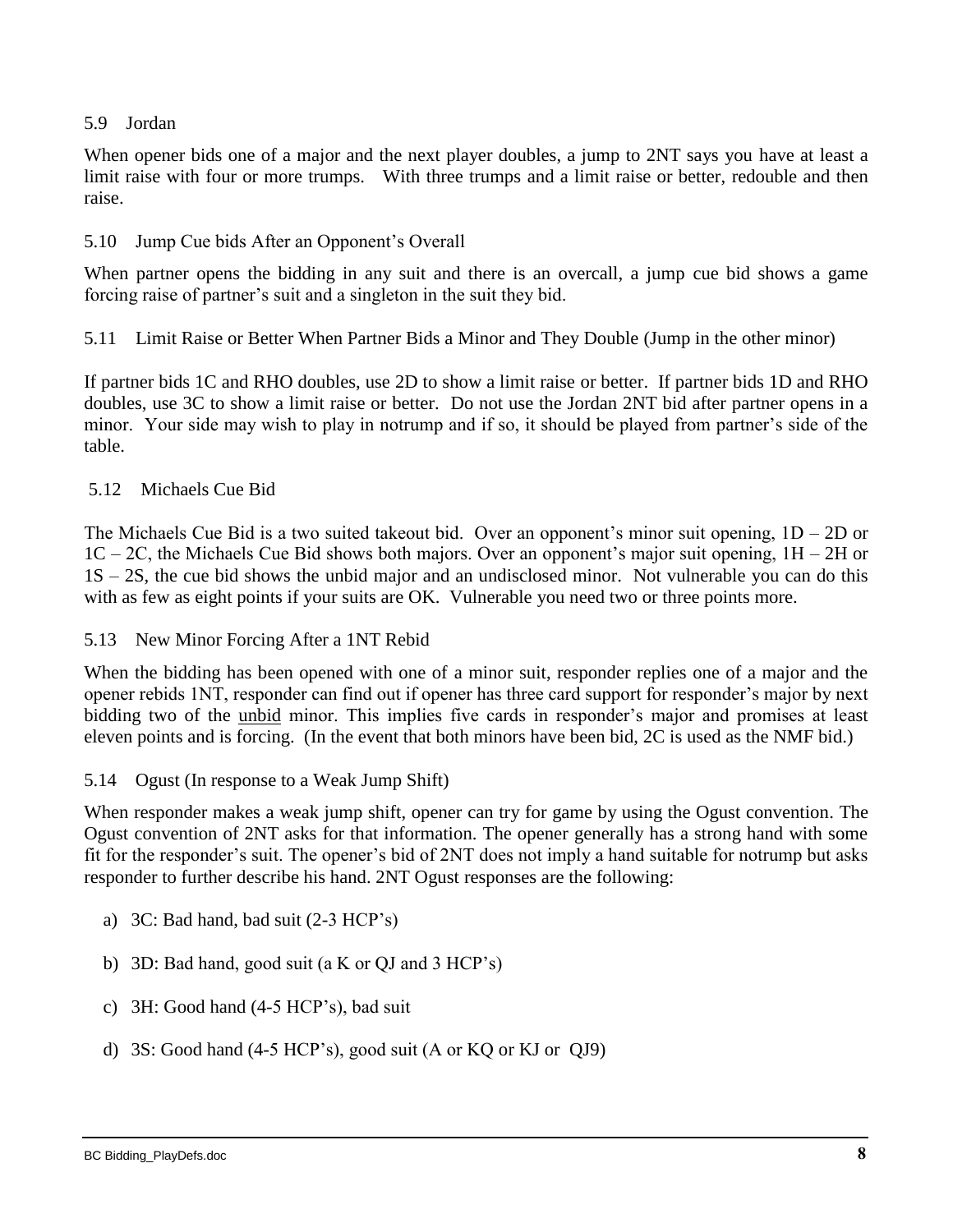#### 5.15 Ogust (In response to a Weak Two Bid; Level Two Lessons)

Once partner has opened with a weak two bid, responder might have a good enough hand to inquire about the quality of opener's suit as well as the range of his HCP's. The Ogust convention of 2NT asks for that information. The responder generally has a strong hand with some fit for the opener's suit. The responder's bid of 2NT does not imply a hand suitable for notrump but asks opener to further describe his hand. 2NT Ogust responses are the following:

- a) 3C: Bad hand, bad suit (5-7 HCP's)
- b) 3D: Bad hand, good suit (5-7 HCP's) good suit (two out of three top honors)
- c) 3H: Good hand (8-10 HCP's), bad suit
- d) 3S: Good hand (8-10 HCP's), good suit (two out of three top honors)

## 5.16 Smolen

When you have four of one major and five of the other in response to an opening one or two notrump opening (or 2C and then 2NT rebid) it can be hard to find your best fit. Smolen, invented by Mike Smolen, works to solve problems with this kind of hand. If you bid 2C, Stayman, and partner denies a major with 2D, you can jump to three of your four card major. Your partner will understand that you have game forcing points with four of this major and five of the other. Your partner will choose the proper game contract. If, for instance, he has three cards in responder's five card major, opener will choose to play in that major, knowing that responder has five of them. NOTE that if you are responding to 2NT, you will bid 3C and then three of your four card major if partner bids 3D. NOTE too that you can not use this convention when partner's rebid is 3NT.

## 5.17 Splinter Bids

A splinter bid can be used by opener or responder. They are usually used by the side that opens the bidding but it is possible that you can use a splinter bid even if their side opened the bidding. Splinters are usually double jumps, i.e.,  $1H - 4D$ . Some splinter bids may be only single jumps. This is a very useful convention that needs discussion. The definition for a splinter bid: You promise enough points that in light of what partner is showing you know there is a game and may be a slam.

## 5.18 Strong 2C Opening

Opening 2C shows 22 or more HCP's or a nine trick hand. The opening 2C bid is forcing to game unless the opener rebids 2NT or bids the same suit twice.

## 5.19 Unusual Notrump

A jump to 2NT over an opening one bid in any suit shows the lower two unbid suits. You promise fivefive shape or better and eight HCP's if not vulnerable and 10 HCP's if vulnerable. There are many additional sequences where a notrump overcall can be unusual.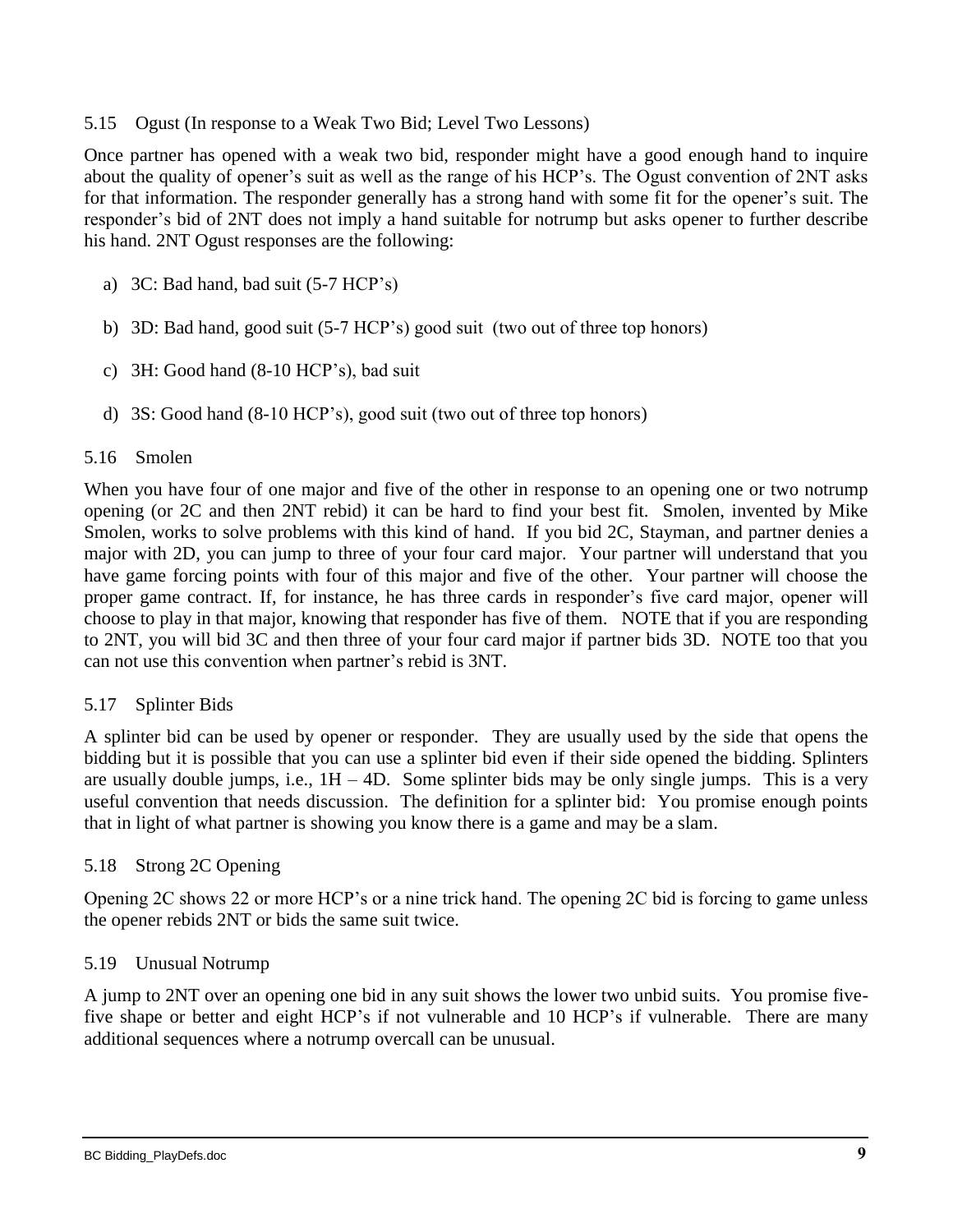## 5.20 Western Cue Bid

The Western Cue Bid is a delayed cue bid of a suit bid by an opponent. This cue bid asks about stoppers for play in notrump. Usually, but not always, your side has shown game values and have found a minor suit fit. Cue-bidding the opponents' suit is a way to explore for 3NT.

#### 5.21 1430 Keycard Blackwood

When there is suit agreement in a major and one partner wants to inquire about the number of key cards (these are the four aces and the king of trumps, five key cards in all) by bidding 4NT, 1430 Keycard is a popular system. The responses are as follows:

- $\bullet$  5C = 1 or 4 key cards
- $\bullet$  5D = 0 or 3 key cards
- $5H = 2$  key cards without the queen
- $\bullet$  5S = 2 key cards with the queen

If partner, who initiated 1430, wants to inquire about the queen of trump, he makes the cheapest rebid other than trump. For example, after a 5C response, a bid of 5D asks if partner holds the queen of trump. Five in the trump suit by partner denies the queen. Any suit bid other than trump shows the queen plus responder's lowest ranking king. A jump to six in the agreed trump suit shows the queen and denies an outside king.

See our Flash Cards on 1430 Key Card for further clarification.

#### 5.22 1430 Minor Suit Keycard Blackwood (Level Two Lessons)

A jump bid to four in the agreed minor is 1430 Keycard around that minor. Or, if the minor has been bid three times in succession, the third bid of the minor at the four level is also KC.

4C: Asks for key cards around the club suit:

- $\bullet$  4D = 1 or 4 key cards
- $\bullet$  4H = 0 or 3 key cards
- $\bullet$  4S = 2 key cards without the queen
- $\bullet$  4NT = 2 key cards with the queen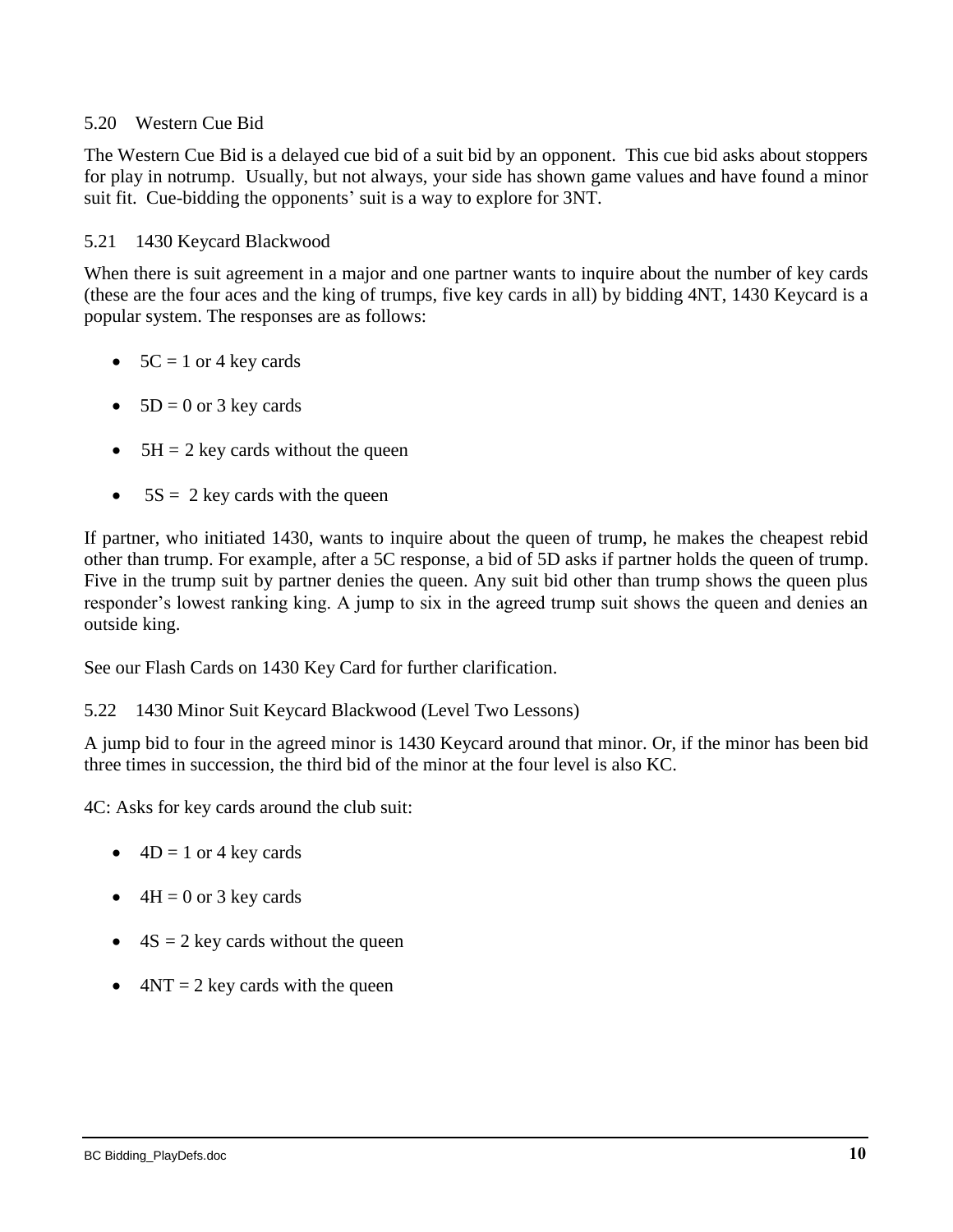4D: Asks for key cards around the diamond suit:

- $4H = 1$  or 4
- $4S = 0$  or 3
- $\bullet$  4NT = 2 without the queen
- $5C = 2$  with the queen

A bid of 4NT by the Keycard initiator is to play. Due to the possibility of confusion, there is no queen asking sequence.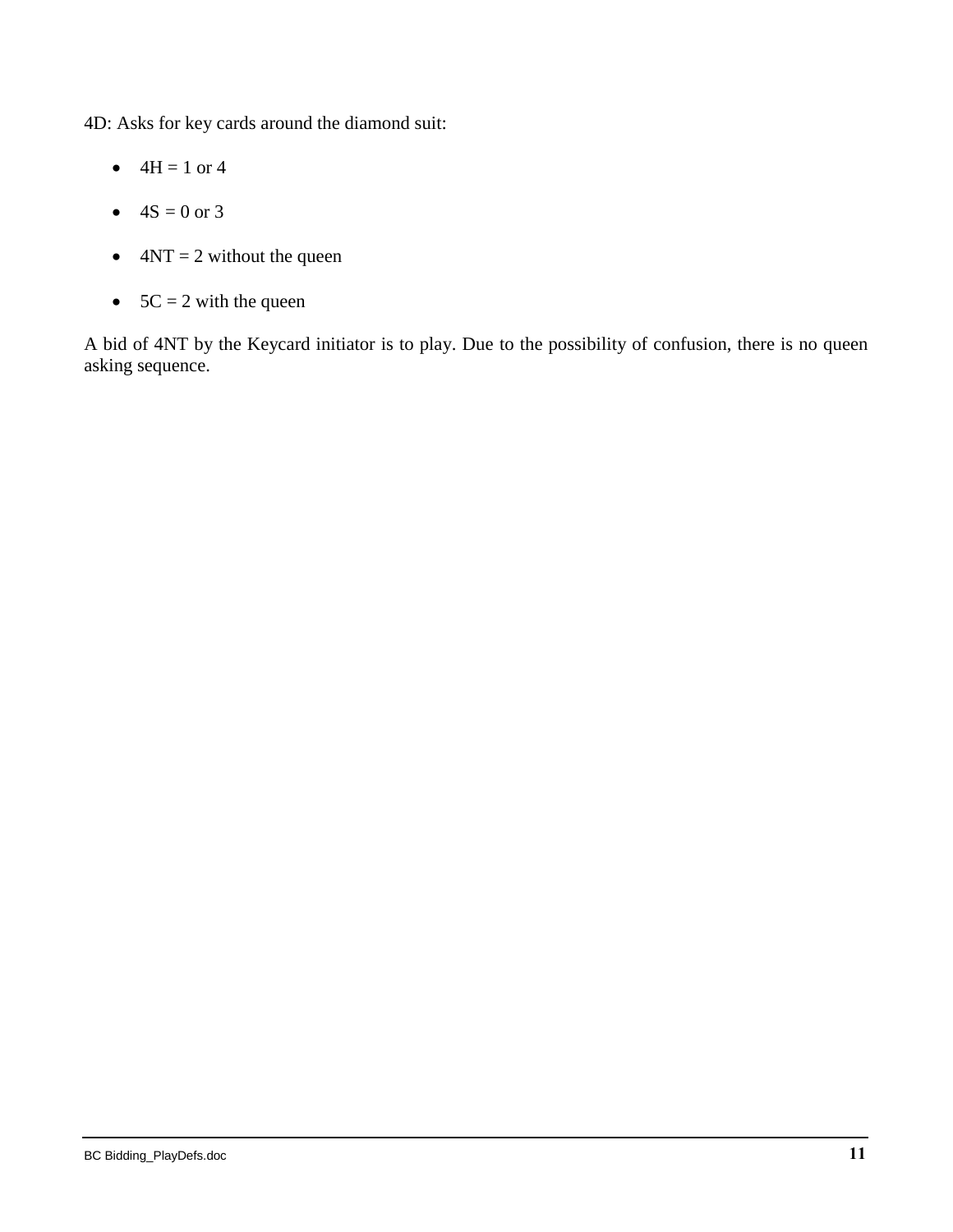## 6. DOUBLES

## 6.1 Doubles of 3NT

All doubles of 3NT by the opening leader are for penalty. If they arrive in 3NT and your side has not bid, a double by the player not on lead is lead directing.

## 6.2 Lead Directing Doubles

A double of an opponent's artificial bid indicates a lead for partner.

## 6.3 Lightner Slam Double

The Lightner double asks partner to make an unusual lead. If dummy has bid a suit on the way to slam it is likely that the double asks for this lead. If dummy hasn't bid a suit, it is possible that partner has a void somewhere. The opening leader considers the auction and his hand and tries to determine which suit partner is ruffing. Other considerations may creep into deciding what to lead but these are almost always the ones that you should follow.

NOTE that the Lightner double can be used against games and also against low level notrump contracts.

6.4 Maximal Double (Level Two Lessons)

If you open a major and partner raises to the two level and RHO bids three of the suit just below your suit, a double is not penalty, it is a game try. This allows you to bid three of your suit as a competitive bid, not a forward going bid.

## 6.5 Negative Double

When partner opens the bidding in a suit and responder's RHO overcalls, a double by responder is negative implying support for the unbid major or majors. It suggests but does not promise support for an unbid minor.

## 6.6 Penalty Double

Any double made by a defender that is intended to punish the opponents for bidding too high. The penalty double is most commonly used when one defender has four or more trumps and several defensive tricks, a long suit against notrump, or when a sacrifice bid has been made by the opponents.

## 6.7 Responsive Double

If your partner doubles one of a minor and your RHO raises the minor, a double by you shows both majors.

If your partner doubles one of a major and your RHO raises the major, a double by you shows both minors.

NOTE that you need to discuss if these doubles apply when RHO makes a jump raise. Also you need to discuss if you would like to use these doubles when your partner overcalls instead of doubling.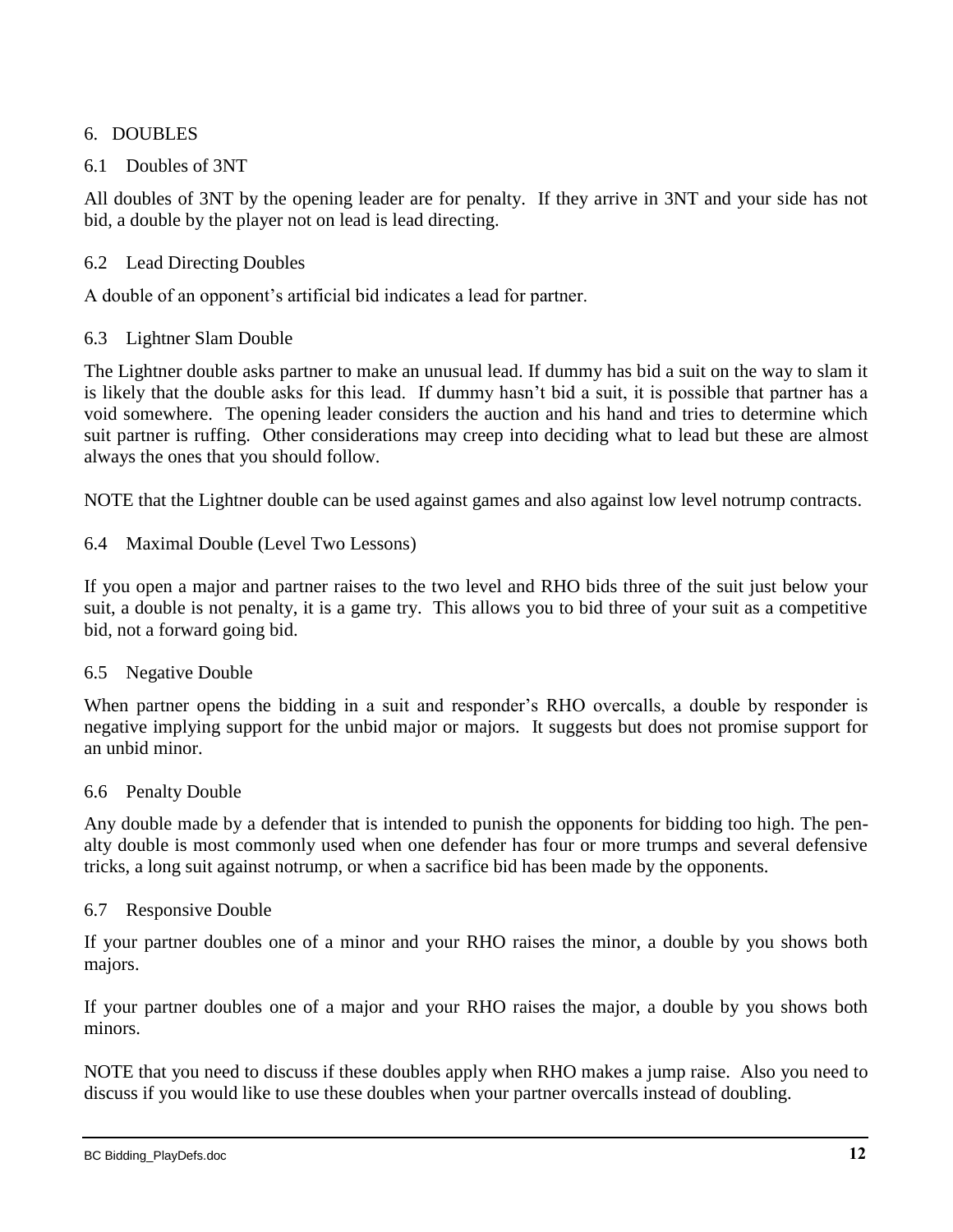#### 6.8 Support Doubles and Redoubles

If you open at the one level and your partner bids a new suit at the one level and your RHO makes a takeout double, a raise to two of partner's suit shows four card support and a redouble shows three card support. NOTE that if you redouble, you can have from twelve points upwards. No upper limit.

#### 6.9 Takeout Double

A takeout double is used when an opponent opens the bidding in a suit. If you double the opening bid, you are showing at least an opening bid, usually only one or two cards in their suit, and at least three cards in support of each of the unbid suits. The minimum HCP's recommended for a takeout double is eleven, and perfect shape.

NOTE that takeout doubles can be used on a multitude of auctions other than doubling an opening bid. Be sure to learn as much as possible about this convention.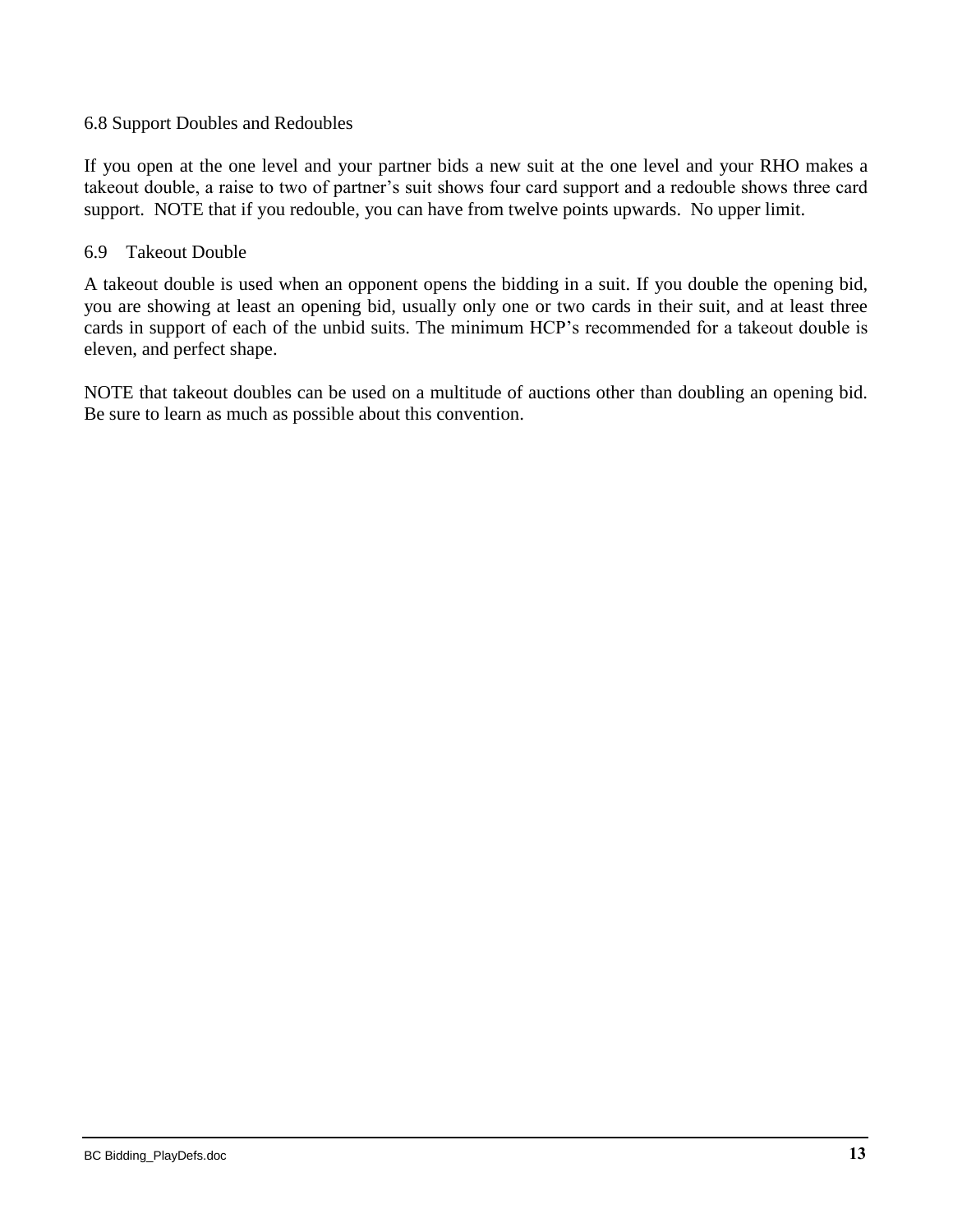## 7. PLAY DEFINTIONS

## 7.1 Opening Leads against Notrump Contracts

The following table defines opening leads against notrump contracts that are used in BridgeClues:

| Opening Lead<br>Against<br>Notrump | <b>Definition</b>                                                                                                                                                                                                                              | Partner's Action                                                     |
|------------------------------------|------------------------------------------------------------------------------------------------------------------------------------------------------------------------------------------------------------------------------------------------|----------------------------------------------------------------------|
| A                                  | A good suit that is missing the king or<br>queen. AKJ104, AQJ973                                                                                                                                                                               | Play the king or queen if you have it<br>and give count otherwise.   |
| K                                  | Usually shows a sequence headed by<br>the KQ. You may have additional cards<br>in the sequence such as KQJ. KQ10 is<br>possible if you do not wish to see<br>partner play the jack. (see queen lead)<br>The king is also led from the $AKx(x)$ | Give attitude signal                                                 |
| Q                                  | Top of a three (or longer) card<br>sequence (QJ10 or QJ9) or from KQ109                                                                                                                                                                        | Play the J if he has it or give attitude<br>(usually) if he does not |
| J                                  | Top of a three card (or longer)<br>sequence (J109 or J108).                                                                                                                                                                                    | Depends on holding and dummy                                         |
| Middle value<br>card               | Usually indicates nothing of value.                                                                                                                                                                                                            | Depends on holding and dummy                                         |
| Small card                         | Usually indicates fourth best or three<br>cards with an honor.                                                                                                                                                                                 | Depends on holding and dummy                                         |